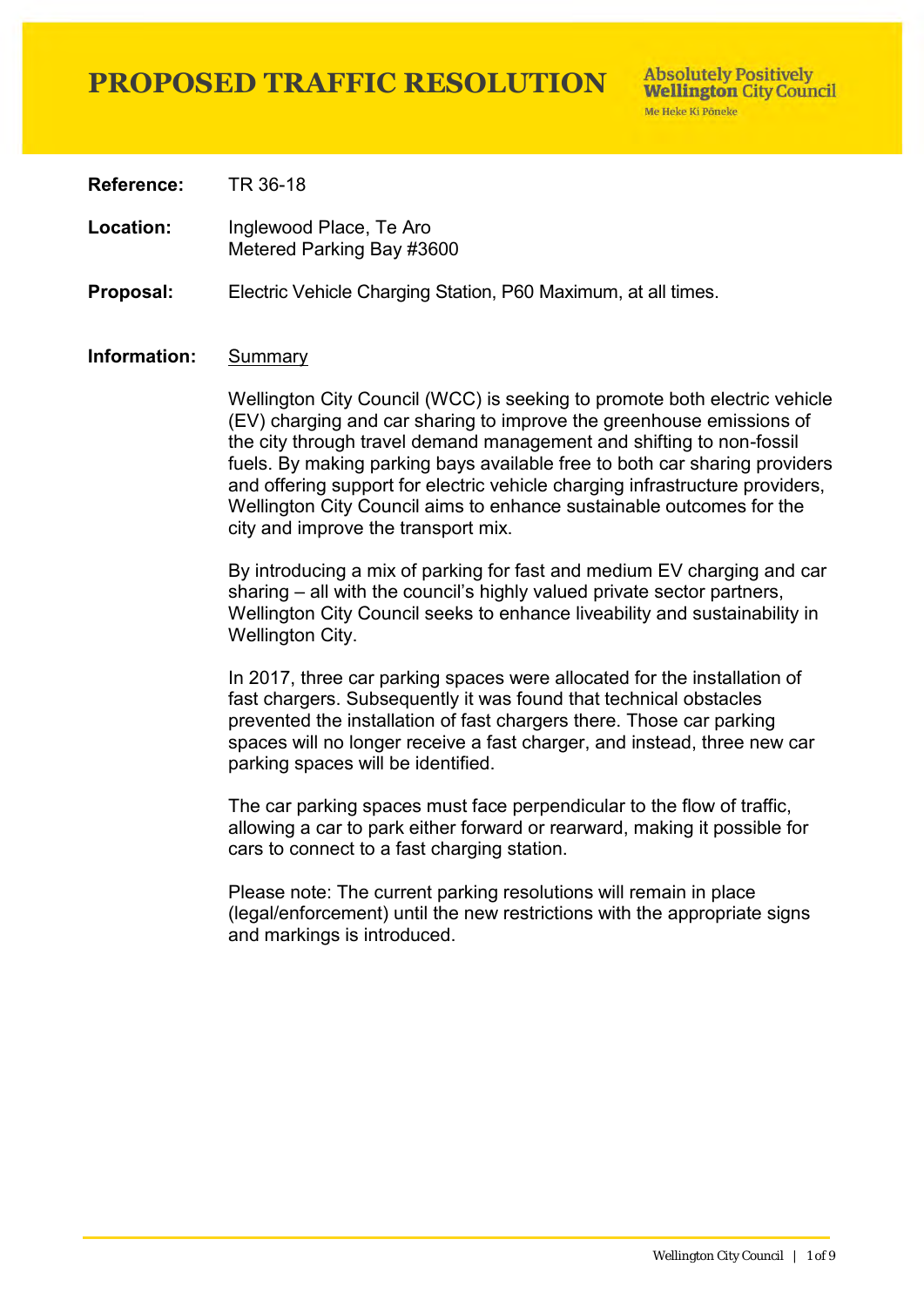#### **Key Dates:**

- 1) Advertisement in the Dominion Post Newspaper 27 February 2018
- 2) Feedback period closes. 16 March 2018
- 3) If no objections received report sent to City Strategy Committee for approval.
- 4) If objections are received, further consultation, amendment/s, or proceed with explanation as appropriate.

19 April 2018

**Absolutely Positively Wellington City Council** 

Me Heke Ki Pôneke

### **Legal Description:**

*Delete from Schedule F (Metered parking) of the Traffic Restrictions Schedule* 

| <b>Column One</b>      | <b>Column Two</b>                                                                                                                                      | <b>Column Three</b>                                                                                                                                                                                                                                                                      |
|------------------------|--------------------------------------------------------------------------------------------------------------------------------------------------------|------------------------------------------------------------------------------------------------------------------------------------------------------------------------------------------------------------------------------------------------------------------------------------------|
| <b>Inglewood Place</b> | Metered Parking,<br>P120 maximum,<br>Monday to Thursday<br>8:00am - 6:00pm,<br>Friday 8:00am -<br>8:00pm, Saturday<br>and Sunday 8:00am<br>$-6:00$ pm. | East side, following the kerbline<br>25 metres north of its intersection<br>with Taranaki Street (Grid<br>coordinates, $x=$ 1748900.7 m, $y=$<br>5427180.5 m), and extending in a<br>northerly direction following the<br>eastern kerbline for 37.8 metres<br>(14 angle parking spaces). |

*Add to Schedule B (Class Restricted) of the Traffic Restrictions Schedule* 

| <b>Column One</b>      | <b>Column Two</b>                                                                                                                                                                                                              | <b>Column Three</b>                                                                                                                                                                                                                                                                      |
|------------------------|--------------------------------------------------------------------------------------------------------------------------------------------------------------------------------------------------------------------------------|------------------------------------------------------------------------------------------------------------------------------------------------------------------------------------------------------------------------------------------------------------------------------------------|
| <b>Inglewood Place</b> | Parking place in the<br>form of electric<br>vehicles only<br>parking, P60<br>maximum, At all<br>times. Metered<br>Monday to Thursday<br>8:00am - 6:00pm,<br>Friday 8:00am -<br>8:00pm, Saturday<br>and Sunday 8:00 -<br>6:00pm | East side, following the kerbline<br>35.3 metres north of its<br>intersection with Taranaki Street<br>(Grid coordinates, $x=1748900.7$<br>$m, y=5427180.5 m$ , and<br>extending in a northerly direction<br>following the eastern kerbline for<br>2.5 metres<br>(1 angle parking space). |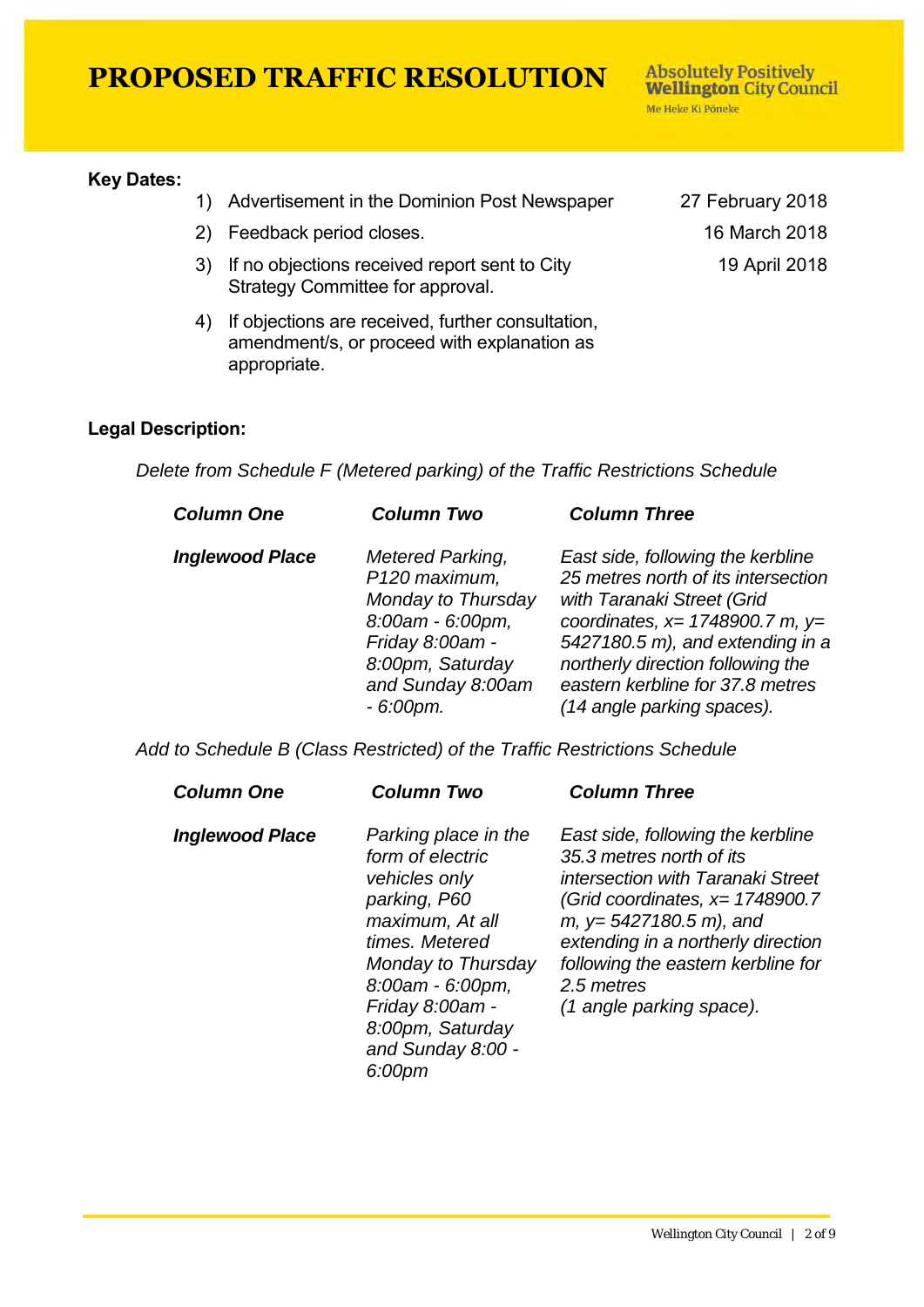**Absolutely Positively Wellington City Council** Me Heke Ki Põneke

 *Add to Schedule F (Metered parking) of the Traffic Restrictions Schedule* 

| <b>Column One</b>      | <b>Column Two</b>                                                                                                                                             | <b>Column Three</b>                                                                                                                                                                                                                                                                      |
|------------------------|---------------------------------------------------------------------------------------------------------------------------------------------------------------|------------------------------------------------------------------------------------------------------------------------------------------------------------------------------------------------------------------------------------------------------------------------------------------|
| <b>Inglewood Place</b> | <b>Metered Parking,</b><br>P120 maximum,<br>Monday to Thursday<br>8:00am - 6:00pm,<br>Friday 8:00am -<br>8:00pm, Saturday<br>and Sunday 8:00am<br>$-6:00$ pm. | East side, following the kerbline<br>25 metres north of its intersection<br>with Taranaki Street (Grid<br>coordinates, $x=$ 1748900.7 m, $y=$<br>5427180.5 m), and extending in a<br>northerly direction following the<br>eastern kerbline for 35.3 metres<br>(13 angle parking spaces). |

Prepared By: **Charles Kingsford** (Principal Traffic Engineer T/L)<br>Approved By: **Steve Spence** (Chief Transport Advisor) Approved By: **Steve Spence** (Chief Transport Advisor) Date: **22 February 2018**

### **WCC Contact:**

#### Sigurd Magnusson **Sustainability Advisor**

Wellington City Council 101 Wakefield Street / PO Box 2199, Wellington 6140 Phone:+64 4 803 8697 Email: electricvehicles@wcc.govt.nz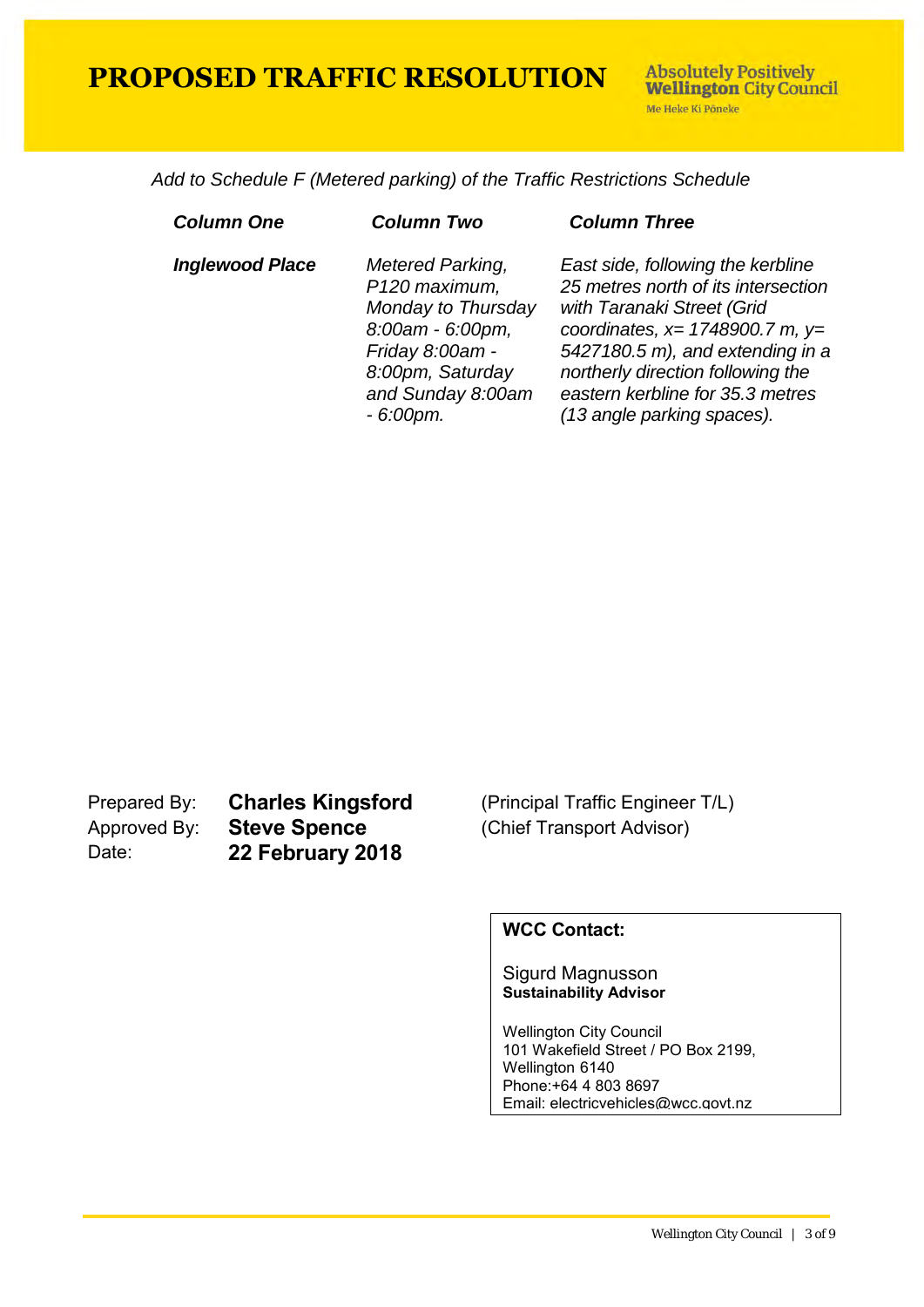## Absolutely Positively<br>Wellington City Council Me Heke Ki Pôneke



Car parking space for fast charger shown by orange rectangle. This is the car park #3600 closest to the intersection with Dixon Street, facing Taranaki Street.